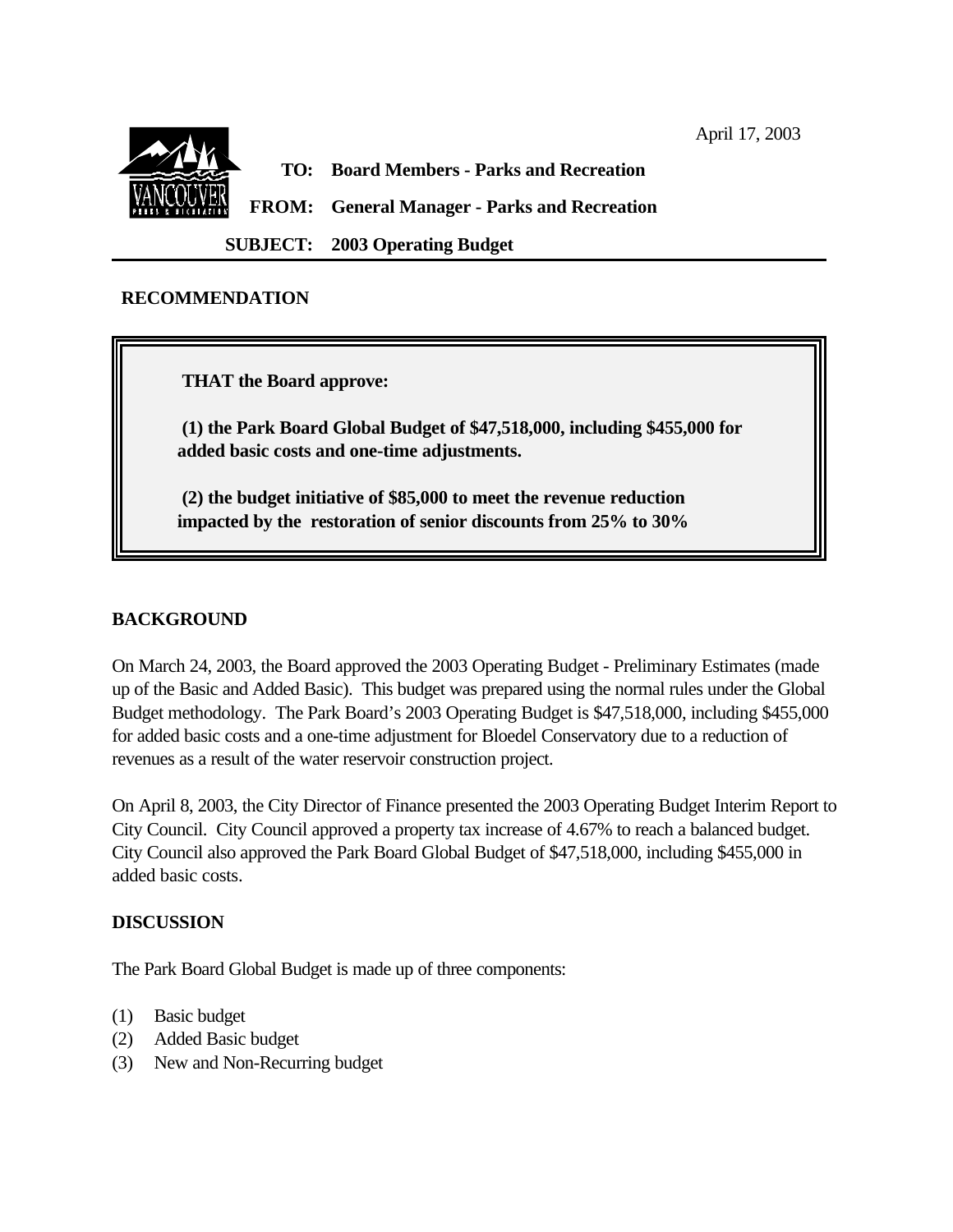# **(1) Basic Budget**

The Basic Budget represents the 2002 approved Basic Budget inflated to reflect 2003 dollar equivalents. Salaries, wages and benefits have not been adjusted at this time for 2003 costs. They are pending the conclusion of contract negotiations and at that time the budget will be amended to reflect the settlement. Non labour costs (such as supplies), fees and charges have been adjusted for inflation. The following outlines the adjustments to the Park Board Basic Budget:

| 2002 Basic Budget                            | \$46,892,609 |
|----------------------------------------------|--------------|
| <b>Adjustments:</b>                          |              |
| Inflation -                                  |              |
| Salaries, wages and employee benefits        | 395,600      |
| Supplies and other costs $(1.75%)$           | 465,200      |
| Revenue and recoveries (2.75%)               | (831,400)    |
| Other adjustments:                           |              |
| Equipment                                    | 301,688      |
| Natural gas                                  | (443,700)    |
| Insurance adjustment                         | 144,100      |
| <b>Empire Field maintenance</b>              | 50,000       |
| 2002 added basic programs annualized in 2003 | 89,100       |
| 2003 Basic Budget                            | \$47,063,197 |
| \$ Increase over 2002 Basic Budget           | \$170,588    |
| % Increase over 2002 Basic Budget            | 0.36%        |

# **(2) Added Basic Budget**

Added Basic items represent new operating costs associated with capital additions to the parks and recreation system. The operating costs associated with new recreation and parks facilities in 2003 amounts to \$299,650. There is also a one time adjustment of \$155,300 for Bloedel Conservatory revenue reduction due to the water reservoir construction project included as an Added Basic. Appendix 1 outlines the annualized amount in 2003 and operating costs of 2003 new facilities.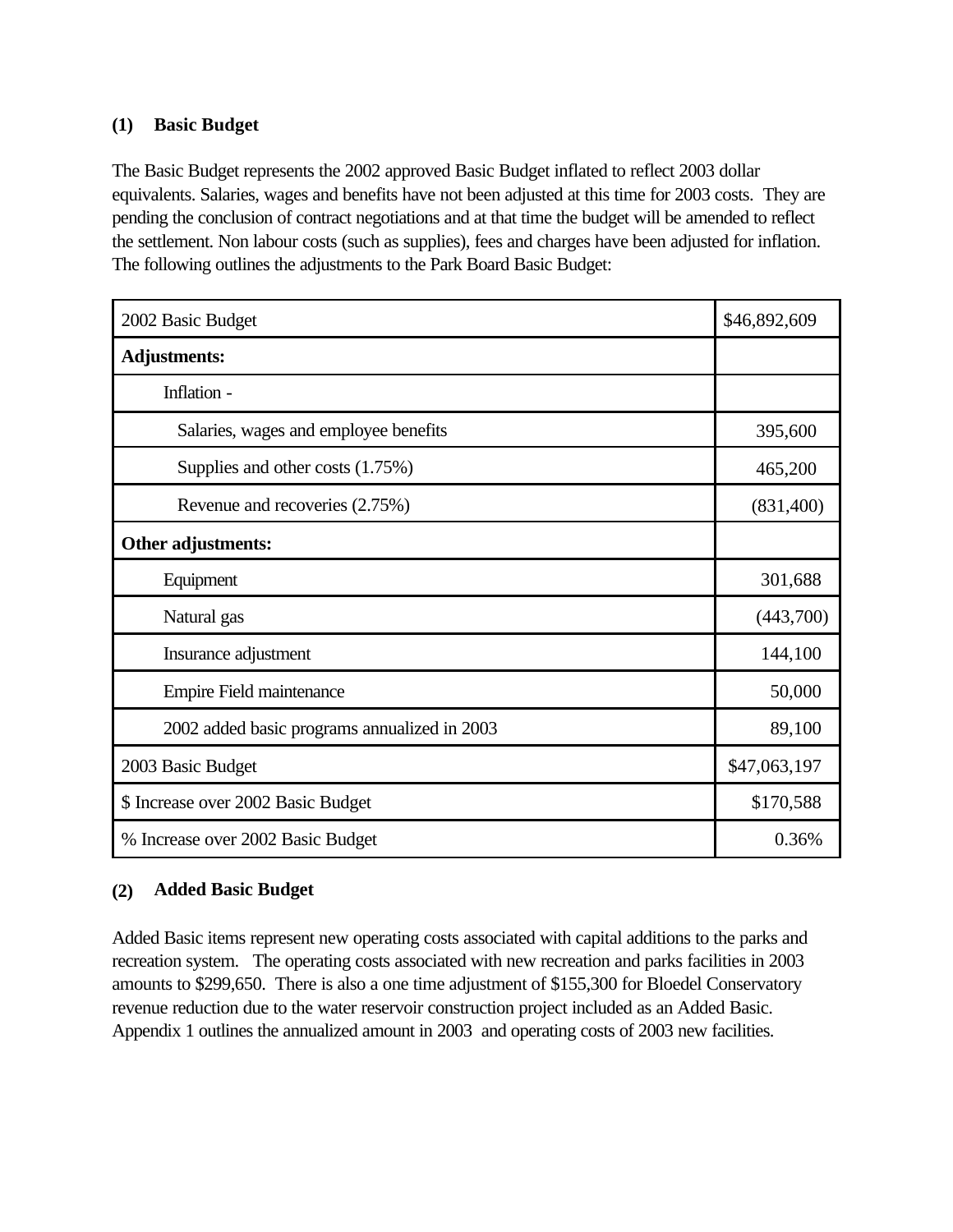## **(3) New and Non Recurring Budget**

Funding for the New and Non-Recurring (NNR) Budget such as replacement of equipment or building maintenance is requested separately from the Basic Budget. This is due to the fact that these expenditures are "one-time" costs and therefore, should not be included in the ongoing Basic Budget. Under the Global Budget arrangement, the Park Board receives a block of funding each year. The Board establishes its own priorities in allocating this funding to individual NNR projects. Staff will report back to the Board the allocation of the NNR budget.

## **Revenue Reduction**

At the March 10, 2003 Board Meeting, a motion was passed that approved restoration of a senior fee discount from 25% to 30% starting April 1, 2003. The forgone revenue as a result of this change is approximately \$85,000.

To address the revenue reduction and to minimize impacts on service, the Finance Committee has recommended that an expenditure reduction of non-labour cost by \$85,000 be put in place to compensate for the reduction in revenue.

The total non-labour budget is \$26,006,779 and comprises supplies, contracted services, utilities, equipment charges and other miscellaneous expenditures. The proposed reduction of \$85,000 represents 0.326% of this budget. Reductions will be focused on reducing supply budgets, where savings can be realized by efficiencies, and be distributed throughout all areas of the organization.

## **SUMMARY**

The Park Board Global Budget for 2003 is \$47,518,000, including \$455,000 for added basic and the other one-time adjustment. This represents a 1.33% increase over the 2002 net operating budget and provides the same level of services as previously approved in 2002. This is an estimate of current operating services and programs and does not include salary adjustments pending the conclusion of contract negotiations.

The proposed budget reduction initiative in non-labour costs to cover the shortfall in revenues from increasing the senior discount rate will not affect services provided directly to the public. For this reason, we have not recommended further public consultation on this budget.